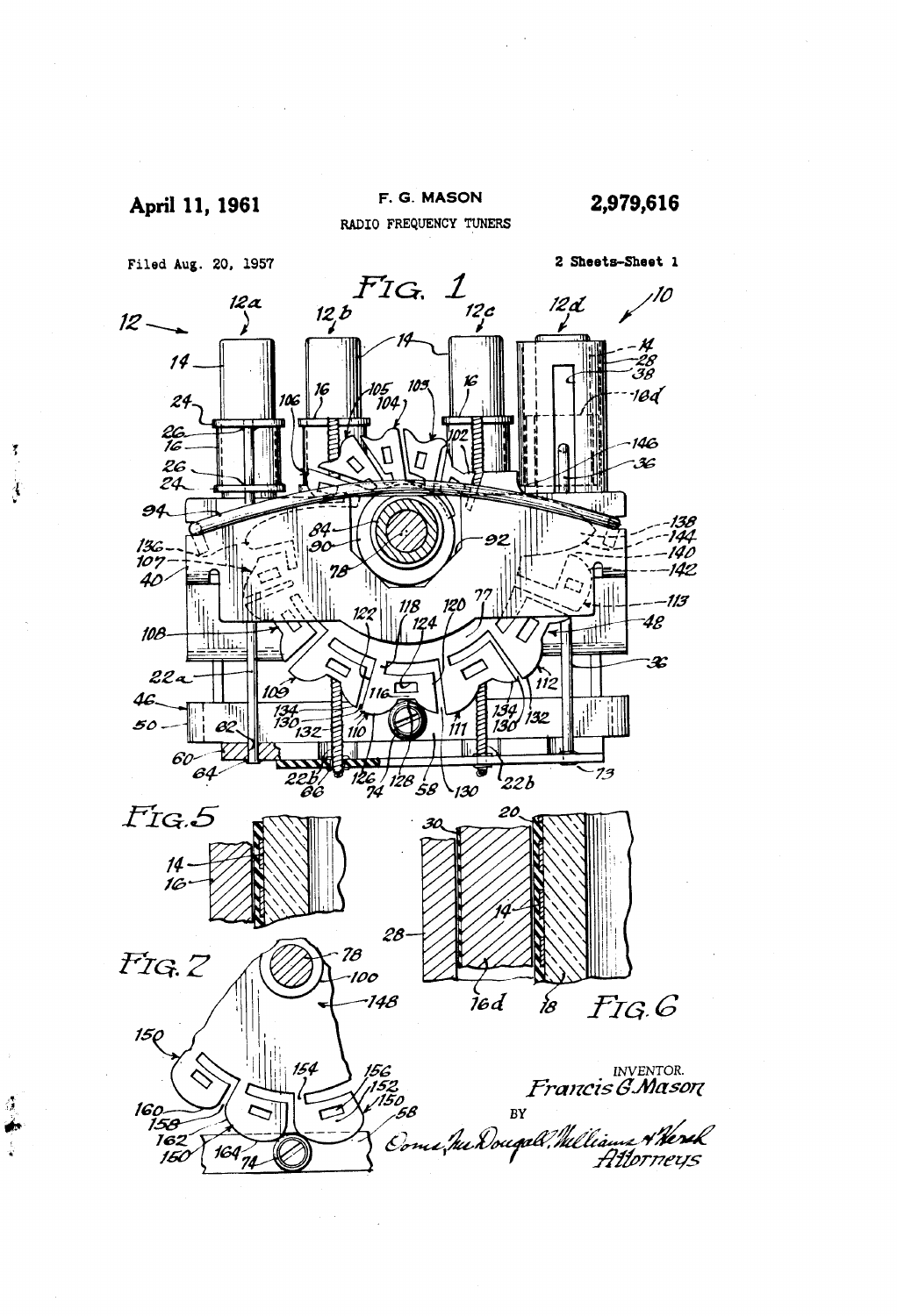

 $\mathbf{r}$ 

Î

 $\tilde{\mathbf{z}}$ 

Ĵ



INVENTOR<br>Francis G.Mason<br>Oome, McDougall. Milliams & Nersh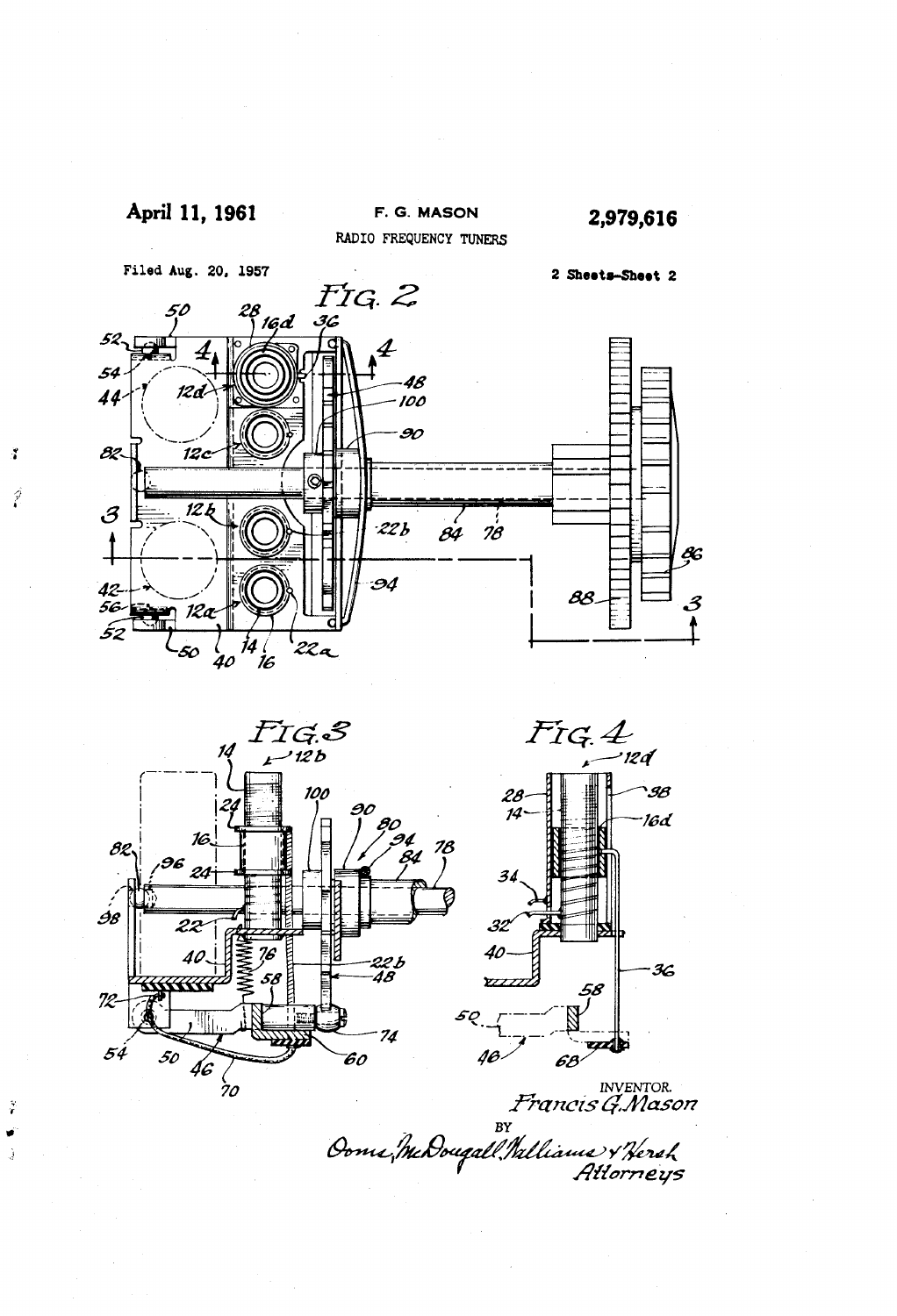# United States Patent Office ICC

Б

# 2,979,616 Patented Apr. 11, 1961

1

## 2,979,616

#### RADIO FREQUENCY TUNERS

Francis G. Mason, Weston, Conn., assigner to Aladdin Industries, Incorporated, Nashville, Tenn., a corporation of Illinois `

### ' 'Filed Aug. 20, 1957, Ser. No. 679,172

#### 13 Claims. (Cl. Z50-40)

This invention relates to radio frequency tuners for 15 use, for example, in television receivers or the like.

tuner having a new and improved cam drive which is arranged so as to be individually adjustable in each of the positions or channel settings of the tuner. 20

A further object is to provide a new and improved cam drive having an adjustable cam which provides its own detenting action to deñne the various positions'of the cam.

Another object is to provide a new and improved cam 25 drive having a cam which may be adjusted easily and accurately for each of the channel settings, yet is easy to manufacture and is low in cost.

A further object is to provide a tuner having new and improved means for moving a plurality of tuning sleeves 30 along coils, while establishing circuit connections to

the sleeves.<br>Another object is to provide a tuning element having new and improved means whereby a tuning sleeve is moved along a coil.

Further objects and advantages of the present inven tion will appear from the following description, taken

with the accompanying drawings, in which:<br>Fig. 1 is a front elevational view, partly in section, of Fig. 1 is a front elevational view, partly in section, of a tuner to be described as an illustrative embodiment of 40 the present invention.

Fig. 2 is a top plan view of the tuner of Fig. 1.

Fig. 3 is an elevational sectional view, taken generally along the line 3-3 in Fig. 2.

Fig. 4 is a fragmentary elevational sectional view taken  $_{45}$ generally along the line  $4-4$  in Fig. 2.

Fig. 5 is a greatly enlarged fragmentary longitudinal sectional view taken through a tuning element shown in Fig. 3.

Fig. 6 is a greatly enlarged fragmentary longitudinal  $50$ sectional view taken through a tuning element shown in Fig. 4.

Fig. 7 is a view similar to Fig. 1, but showing a modi

fied adjustable tuning cam.<br>As already indicated, Figs. 1–6 illustrate a radio fre- 55 quency tuner 10 such as may be employed in connection with a radio or television receiver. While the tuner may be arranged to cover various frequency ranges, the il lustrated tuner 10 is particularly adapted to cover the VHF (very high frequency) television band, comprising 60 the commercial television channels numbered 2 through 13. This represents a frequency range from 54 to 216 megacycles.

The illustrated tuner 10 has a plurality of variable tuning elements collectively designated 12. Any number of variable tuning elements might be employed, but in this case there are four, individually designated as  $12a$ ,  $12b$ ,  $12c$  and  $12d$ . The tuning elements 12 are quite similar to one another, although not identical, as will be noted shortly. Each of the tuning elements 12 comprises an inductance coil 14 which is tuned by means of a sleeve or ring 16 adapted to slide along the outside 65 70 2

of the coil. The sleeves 16 are the same for each of the ñrst three tuning elements 12a, 12b, 12e, but the sleeve for the fourth tuning element 12d is somewhat different from the others, and hence will be designated 16d.

The coils 14 may be formed in various suitable ways, but each of the illustrated coils takes the form of a flat, generally helical conductive ribbon, of copper or other suitable material, supported on a cylindrical form 18. It is preferred to form the coil 14 on the form 18 by cir 10 cuit printing methods. Such methods are known to those skilled in the art and need not be described. It is pre ferred to cover the coil 14 with a coating 20 of a di electric material which affords electrical insulation and mechanical protection for the coil. The coating 20 may be made of an epoxy resin, or various other suitable ma terials. As illustrated, the width of the coil ribbon 14 varies along the length of the coil, to obtain a desirable tuning curve, but this is merely convenient and is not necessary to the present invention. The coil form 18 may be made of a suitable insulating material such as glass, plastics or the like. The coil ribbon 14 need be only a few thousandths of an inch thick and the coating 20 may also be quite thin.

Each of the rings or sleeves 16 may be formed to slide closely but easily along the corresponding coil 14. The rings 16 may be made of brass, copper or other suit able conductive material.

35 are employed to move the sleeves along the coils 14. In the case of the tuning elements  $12a$ ,  $12b$  and  $12c$ , each element provides a two terminal tuned circuit, with the movable sleeve 16 as one terminal and one end of the coil 14 as the other terminal. Thus, a terminal lead 22 may be connected to the lower end of each coil 14. means of flexible conductive rods  $22a$  and  $22b$  which also are employed to move the sleeves along the coils 14.<br>The flexible rod for the first tuning element  $12a$  is shown as a solid spring rod or wire, designated 22a, while the rods for the second and third tuning elements  $12b$  and 12c are shown as being made of closely coiled wire, and thus are designated 22b. Either of these construc tions may be employed for any of the rods. In this case, the rods  $22a$  and  $22b$  are soldered, welded or otherwise secured to flanges 24 which project outwardly from the sleeves 16 adjacent the upper and lower ends thereof. The solder or weld deposits are shown at 26.

In the case of the fourth tuning element 12d, capacitive coupling is established to the sleeve 16d by an outer coupling sleeve 28, in which the sleeve 16d is received with a close but free sliding ñt. In this case, the coupling sleeve 28 is sufficiently elongated to extend along substantially the entire length of the coil 14 for the tuning element 12d. To provide capacitive coupling between the sleeve 16d and the sleeve 28, a dielectric material is interposed between the sleeves. This dielectric material might be air, but-is shown as an insulating coating 30. While the insulated coating 30 is applied to the outside of the sleeve 16d, it might be applied to the inside of the coupling sleeve 28.

Thus the coil 14, the sleeve 16d and the coupling sleeve 28 for the fourth tuning element 12d form a two-terminal tuned circuit with the coupling sleeve 28 as one termi nal and one end of the coil 14 as the other terminal. As in the case of the other tuning elements, a terminal lead 32 is connected to the lower end of the coil 14, but in this case a second terminal lead 34 is connected to the coupling sleeve 28.

The sleeve 16d is adapted to be moved along the cor responding coil 14 by a flexible rod 36, which may be made of either conductive or insulating material. The made of either conductive or insulating material. illustrated rod 36 is'connected to the outside of the tuning sleeve 16d and is arranged to extend through an open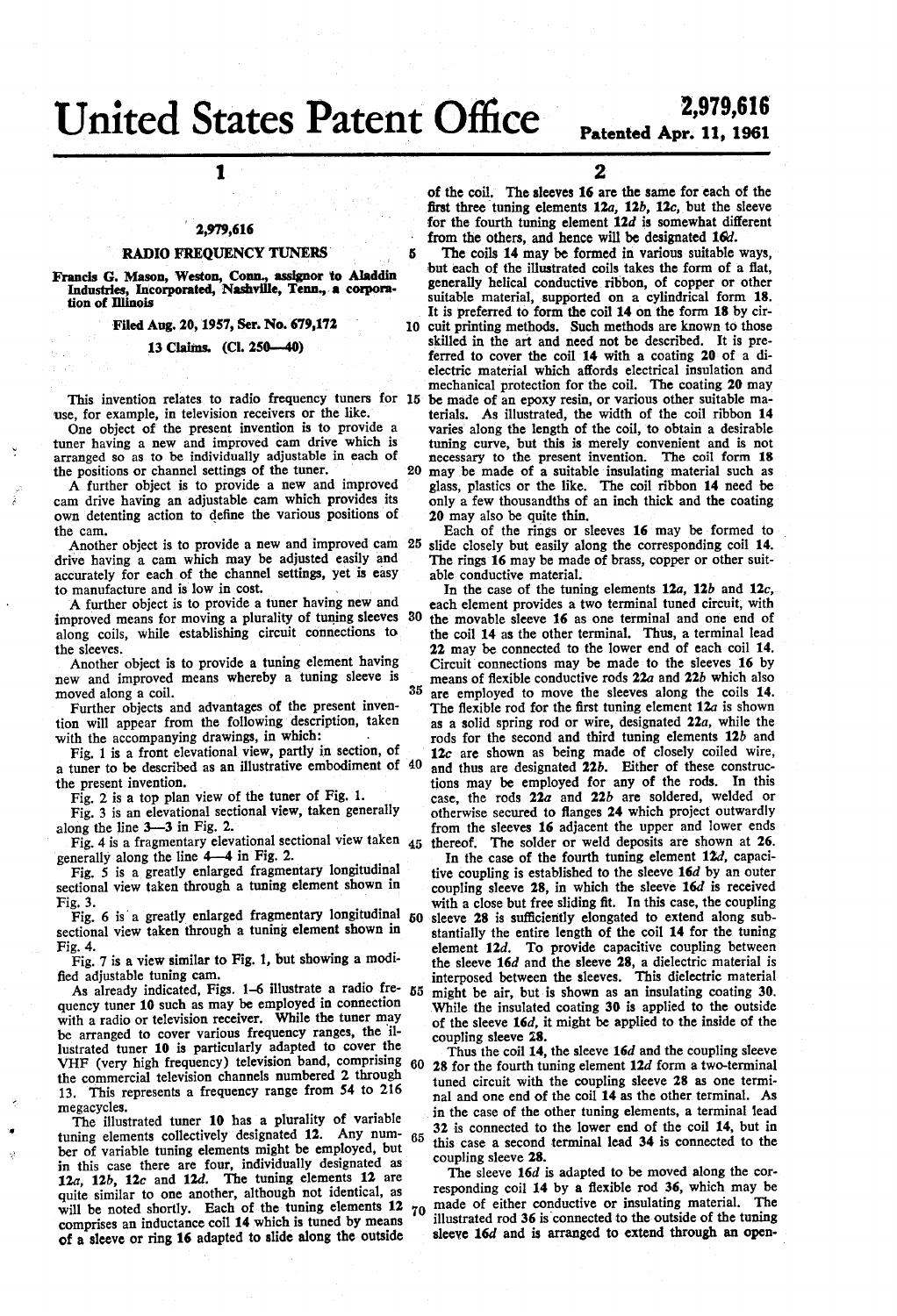ing 38 in the coupling sleeve 28. As shown, the open ing 38 takes the form of a longitudinal slot extending through the sleeve 28 for most of the length thereof.

For each of the tuning elements 12, the sleeve 16 is capacitively coupled to the portion of the coil 14 immedi ately within the sleeve. As the sleeve 16 is moved to ward the lower end of the coil 14, the effective inductance between the sleeve and the lower end of the coil decreases. This variable inductance is resonated by the inherent or distributed capacitance of the coil, acting in 10 conjunction with the capacitance between the sleeve and the coil, and any distributed or lumped capacitance that may be provided by any circuit connected to the coil. In the case of the tuning elements  $12a$ ,  $12b$  and  $12c$ , conof the drive rods 22a and 22b. In the case of the fourth tuning element  $12d$ , the sleeve  $16d$  is coupled capacitively to the sleeve 28 to which circuit connections may be made.

The tuning elements 12 may be arranged in various  $20$ circuits, and it will not be necessary to describe a specific circuit. However, it may be of interest to note that the first tuning element 12a may be employed in an antenna circuit, for coupling an antenna to the input of a radio frequency amplifier stage. The tuning elements 12b and 12e may be employed in an interstage coupling cir cuit to couple the output of the amplifier stage to the input of a superheterodyne mixer stage. The fourth tun ing element 12d may be employed to tune a local super heterodyne oscillator. Arrangements of this sort are well known to those skilled in the art. Thus, the tuning ele ments 12 are mounted on a metal chassis 40 which also supports tubes or other amplifying elements 42 and 44 for use in the radio frequency amplifier, mixer and oscillator.

All of the tuning elements 12 are ganged together for simultaneous operation. Thus, the operating rods 22a, 22b and 36 are connected to a swing frame or member 46 adapted to be operated by a cam 48. The swing frame 46 has arm portions 50 which are connected to the chassis 40 by pivots 52. In this case, the pivots 52 take the form of balls seated in openings 54 and 56 formed in the arms 50 and the chassis 40. A cross bar 58 extends between the arms 50.

In this case, the operating rod 22a for the first tuning element 12a is connected directly to a generally hori zontal flange 60 formed on the cross bar 58. More specifically, the lower end of the flexible rod 22a is soldered, welded or otherwise secured in an opening 62 formed in the flange 60, the solder or weld deposits being indicated at 64. Thus, the sleeve 16 for the first tuning element 12a is conductively connected to the chassis 40 through the rod 22a, the swing frame 46, and the pivots 54.

It will be seen that the rods 22b for the second and third tuning elements 12b and 12c are soldered or otherwise secured in eyelets 66 mounted on an insulating plate or other member 68 secured to the flange 60. Circuit connections may be made to the rods  $22b$  by means of flexible leads 70. One end of each lead 70 is soldered or otherwise connected to the lower end of the corre-sponding rod  $22b$ . Each lead 70 extends along a path intersecting or closely approaching the axis of the pivots to circuit terminals 72. The passage of the leads 70 along paths adjacent the axis of the pivots minimizes the extent to which the leads are flexed when the frame 46 is swung to vary the positions of the tuning sleeves 16. 60

In the illustrated arrangement, the flexible operating 70 rod 36 for the fourth tuning element 12d is also secured to an eyelet 73 mounted on the insulating plate 68, but no circuit connection is made to the rod 36.

The cam 48 is actually engaged by a follower roller

are provided to bias the swing frame 46 upwardly so as to maintain the roller 74 in engagement with the cam 48. the swing frame 46. One or more suitable springs 76

The illustrated tuning cam 48 is in the form of a 5 substantially flat plate having a body portion 77 which is secured to a horizontal tuning shaft 78. Front and rear bearings 80 and 82 are provided to support the shaft 78 for rotation. As disclosed and claimed in the co-pending application of Louis E. Coutermash, Serial No. 499,269, filed April 5, 1955, now Patent No. 2,872,824, the bearings 80 and 82 are arranged to shift the cam 48 bodily, in response to the rotation of a fine tuning shaft 84, so as to provide for fine adjustment of the tuning elements 12. Thus, the fine tuning shaft 84 is In the case of the tuning elements 12a, 12b and 12c, con-<br>ductive connections are made to the sleeves 16 by way  $15$  in the form of a sleeve which is rotatably received around the main tuning shaft 78. Coaxial knobs 86 and 88 may be provided to operate the shafts 78 and 84. In the illustrated construction, the outside of the fine tuning shaft 84 is coaxial with the outside of the main tuning shaft 78, but the rear-end of the fine tuning shaft  $84$ is formed with an eccentric cam portion 90, which is received in a notch or slot 92 formed in the chassis 40. A wire bow spring 94 has its ends anchored to the chassis 40, while its mid portion is bowed upwardly over the 25 fine tuning shaft 84, and forwardly in front of the enlarged cam portion 90 so as to urge the cam 90 down-wardly into the notch 92, while urging the fine tuning shaft 84 rearwardly. The illustrated rear bearing 82 takes the form of a ball which is seated in openings 96 and 98 30 formed in the tuning shaft 78 and the chassis 40. The ball 82 and the openings 96 and 98 are disposed on the axis of the shaft 78. It will be seen from Fig. 3 that the rear end of the fine tuning shaft 84 engages the front end of a hub 100 secured to the tuning shaft 78. The 35 hub 100 serves as a support for the cam 48. Thus, the bow spring 94 biases the main tuning shaft 78 rearwardly so as to prevent any play between the ball bearing 82 and the shaft.

> 40 45 When the fine tuning shaft 84 is rotated, the eccentric cam 90 shifts the main tuning shaft 78 about a small orbit, with the result that the shaft 78 and the cam 48 are moved upwardly and downwardly to a slight extent. This changes the positions of the tuning sleeves 16, with the result that the rotation of the shaft 84 effects fine tuning. The shaft 78 is also shifted laterally to a slight

50 of course, that the coverage of twelve channels is merely extent, but this has no substantial effect on the tuning. The cam 48 is arranged so that it may be adjusted to provide precise tuning for each of the twelve television channels to be covered by the tuner. It will be realized, by way of example, and that any suitable number of channels might be covered.

55 channels 2-13. All of the adjustable lobes 102-113 are Thus, the illustrated cam 48 has twelve distinct, adjustable lobes, 102-113, corresponding to the television much the same. In Fig. 1, the lobe 110 happens to be engaging the follower roller 74. This lobe 110 will be described in detail, and may be taken as typical of all of the lobes 102-113, except as otherwise noted.

54. The opposite ends of the leads 70 are connected  $65$  erally radial direction between the main portion 116 of 74 which is rotatably mounted on the front portion of 75 main portion 116 will be moved mostly in a radial di Thus, each lobe, and particularly the lobe 110, is formed with a main or outer portion 116 which is adapted to be engaged by the follower roller 74 and is disposed outwardly of the supporting or body portion 77 of the cam 48. A narrow neck portion 118 extends in a gen the lobe and the body portion- 77 of the cam 48. The main portions 116 and the neck portions 118 of all of the lobes may be formed integrally with the illustrated cam 48, by stamping the cam from'sheet metal. It will be seen that the main portion 116 is formed with oppo site side edges 120 and 122, and that the neck portion 118 is adjacent the edge 122, but remote from the edge 120. Thus, the neck portion 118 is offset with respect to the main portion 116 of the lobe. In this way, the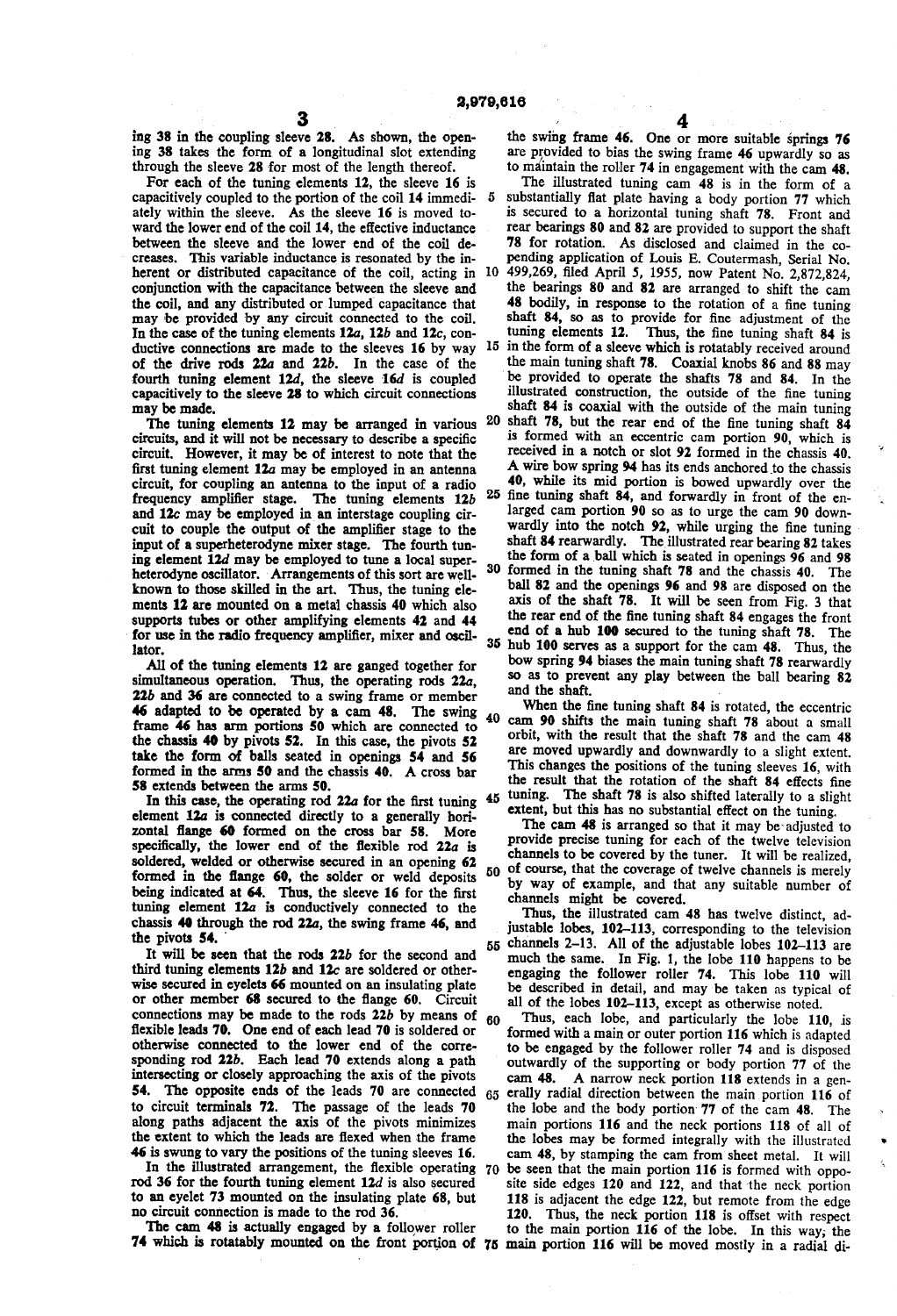Б

rection if the neck portion 118 is bent. The angular position of the lobe about the shaft 78 will be changed very little by the bending of the neck portion 118. A slot 124 is formed in each lobe to receive a screw driver or other tool for use in bending the lobe so as to change its radial position and thereby secure exact tuning of the tuning elements 12.

The description offered thus far applies to all of the adjustable lobes 102-113. All of the lobes are also arranged to provide their own detenting action, so that 10 the cooperation between the lobes and the follower roller 74 will detain the cam accurately in all of its chan nel settings. The detaining action of the lobes 102-105 and 108-112 is essentially the same and will be de scribed with relation to the lobe  $110$ , but the detaining  $15$ action of the lobes 106, 107 and 113 is somewhat differ ent and will be described separately.

Thus, the lobe 110 has a peripheral portion 126 which is formed with a fairly deep detent notch 128 adapted to receive the roller 74 so that the roller will detain the cam 48 in the channel seating corresponding to the particular lobe. There are spaces 130 between the lobe 110 and the adjacent lobes 109 and 111, but the spaces 130 are made as narrow as possible so as to minimize any tendency for the roller to enter the spaces. The spaces 130 are considerably narrower than the detent notches 128. Moreover, the adjacent lobes are arranged with outer edge portions 132 and 134, on opposite sides of the spaces 130, which approach the spaces with the same angle of inclination so that the roller 74 will pass smoothly over the spaces 130. Thus, the edge portion 132 slants downwardly toward the space 130, while the edge portion 134 slants downwardly at substantially the same angle away from the space 130. The slant is sufficient to prevent the roller 74 from being detained in the  $35$  space 130. 25 30

In the case of the lobes 106, 107 and 113, the roller 74 is detained between the lobe and an adjacent lobe of the cam 48. In this case, such adjacent lobes take the form of fixed or non-adjustable lobes 136 and 138 on 40 the cam 48. The fixed lobe 136 is positioned between the lobes 106 and 107 and thus cooperates with both of these lobes in providing detenting action. The lobe 113 may be taken as typical of the lobes 106-107 and 113, and the following description with respect to the lobe 113 45 will sutlice with regard to all three of these lobes. Thus, a space or slot 140 is formed between the lobe 113 and the fixed cam lobe 138. The lobe 113 has a peripheral portion 142 which slopes downwardly at a fairly sharp angle into the space 140. On the opposite side of the space 140 the fixed lobe 138 has a cooperate peripheral portion 144 which also slopes downwardly into the space. Thus, the sloping portions 142 and 144 combine with the space 144 to form a detent notch adapted to receive the 55

roller 74.<br>Between the fixed lobe 138 and the lobe 102, the cam 48 has a detent notch 146 which provides an additional setting of the cam for use when the tuner is to be em ployed in connection with an ultra high frequency con

verter, for tuning the ultra high frequency television band.<br>Fig. 7 illustrates a modified cam 148 which may be the same as the cam 48, except that the cam 148 has adjustable lobes 150, all of which are similar in construction to the lobe 113 of the cam 48. Thus, each of the lobes 150 has a main or outer portion 152 and an oñset neck portion 154, as in the case of the cam 48. A tool receiv ing slot 156 is formed in the main portion 152. Spaces 158 are formed between the lobes 150. On opposite sides of each space 158, the adjacent lobes 150 have peripheral portions 160 and 162 which slant into the space so as to 70 combine with the space to form a detent notch. The pe ripheral portion 160 of each lobe 150 is remote from the neck portion 154, while the peripheral portion 162 is relatively near the neck portion. Thus, the roller 74 en gages one of the adjacent lobes at a point remote from  $\gamma$ 65

the neck portion so that the position of the roller will be affected to a maximum extent by bending the neck portion. The roller engages the other of the adjacent lobes at a point near the neck portion so that the roller will be affected very little by bending this neck portion. This arrangement obviates any objectionable interdependence between the adjustments of the adjacent lobes. Between the opposite peripheral portions 160 and 162 on each lobe 150, the lobe has an outwardly arching portion 164 over which the roller 74 is adapted to pass without any detaining action.

20 into the slot 124 and bending the lobe in the plane of the In the operation of the main embodiment of Figs. 1-6, the tuner is adjusted to the various television channels by rotating the main tuning shaft 78 so as to bring each of the adjustable lobes 102-113 in succession into engage ment with the cam follower roller 74. Each lobe pro vides its own detaining action, as just explained. Any channel may be adjusted individually by setting the tuner to that channel, inserting a screw driver or other tool cam 48 so as to shift the radial position of the lobe. This will change the position of the roller 74 and thereby shift the tuning sleeves 16. For a small range of fine tuning at any channel, the tine tuning shaft 84 may be rotated so that the eccentric cam 90 will bring about a bodily shift ing movement of the shaft 78 and the cam 48.

The action of the cam 48 on the roller 74 swings the frame 46 about its pivots 54. The flexible rods 22a, 22b and 36 transmit the vertical movement of the frame 46 to the tuning sleeves 16, so as to slide the sleeves along the coil 14. This varies the inductance between the lower end of each coil and the corresponding sleeve 16.

It will be apparent that the adjustment of the cam 48 for each channel is easily accomplished. Nevertheless, the adjustable cam may be manufactured very easily and at low cost.

Various modifications, alternative constructions and equivalents may be employed without departing from the true spirit and scope of the invention as exemplified in the foregoing description and defined in the following claims.

I claim:

50 60 1. In a tuner, the combination comprising a movable tuning element, a cam follower connected to said element, a rotatable tuning shaft, a tuning cam secured to said shaft, and means resiliently biasing said follower against said cam, said cam comprising a substantially ñat plate having a body portion secured to said shaft, a plurality of distinct lobes engageable with said cam follower, said plate being substantially perpendicular to the axis of said shaft, each of said lobes being integral and co-planar with said body portion but spaced outwardly therefrom with a slot therebetween and a plurality of narrow arm portions extending between said lobes and said body por tion and being bendable for adjusting the radial extent of said lobes, each of said arm portions being integral with and connected between said body portion and one side edge of the corresponding lobe, said arm portions thereby being in offset relation to said lobes, said lobes having peripheral portions defining detent notches for receiving said cam follower and detaining said cam with said cam follower engaging each of said lobes.

2. In a tuner, the combination comprising a movable tuning element, a cam follower connected to said element, a rotatable tuning shaft, a tuning cam secured to said shaft, and means resiliently biasing said follower against said cam, said cam comprising a substantially flat plate having a body portion secured to said shaft, a plurality of distinct lobes engageable with said cam follower, said plate being substantially perpendicular to the axis of said shaft, each of said lobes being integral and co-planar with a slot therebetween and a plurality of narrow arm por-' tions extending between said lobes and said body portion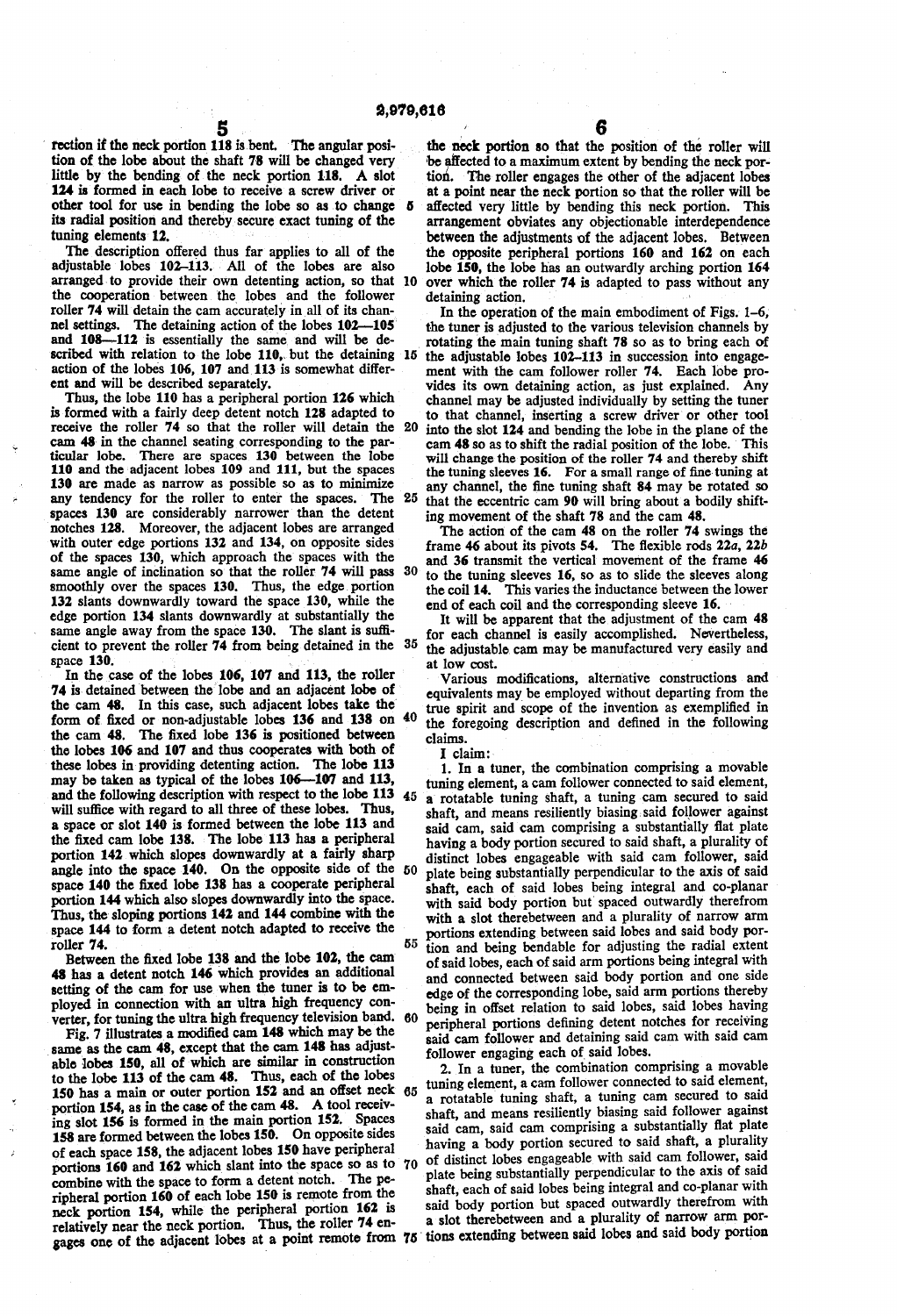and being bendable for adjusting the radial extent of said lobes, each of said arm portions being integral with and connected between said body portion and one side edge of the corresponding lobe, said arm portions thereby being<br>in offset relation to said lobes, each of said lobes having a peripheral portion with a detent notch formed therein for receiving said cam follower and thereby detaining said cam in successive positions with said follower engaging each of said lobes.

3. In a tuner, the combination comprising a movable  $10$ tuning element, a cam follower connected to said element, a rotatable tuning shaft, a tuning cam secured to said shaft, and means resiliently biasing said follower against said cam, said cam comprising a substantially flat plate having a body portion secured to said shaft, a plurality of distinct lobes engageable with said cam follower, said plate being substantially perpendicular to the axis of said shaft, each of said lobes being integral and co-planar with said body portion but spaced outwardly therefrom with a slot therebetween and a plurality of narrow arm portions extending between said lobes and said body portion and being bendable for adjusting the radial extent of said lobes, each of said arm portions being integral with and connected between said body portion and one side edge of<br>the common line lake said any neutrino there is the 25 the corresponding lobe, said arm portions thereby being in offset relation to said lobes, said lobes having spaces there between, each of said lobes and the adjacent lobe having inwardly inclined peripheral portions on opposite sides of the space therebetween to define a detent notch for receiving said cam follower and thereby detaining said cam with said follower engaging each of said lobes at a point remote from said neck portion on one of said adjacent lobes, but near said neck portion on the other of said adjacent lobes. 15

4. In a radio frequency tuner, the combination com prising a movable tuning element, a cam follower roller connected to said element, a rotatable tuning shaft, a tun ing cam secured to said shaft, and a spring biasing said roller against said cam, said cam comprising a substanti ally ñat plate having a body portion secured to said shaft, a plurality of distinct lobes disposed outwardly of said body portion and engageable with said roller, said plate being substantially perpendicular to the axis of said shaft, each of said lobes being integral and co-planar with said body portion but spaced outwardly therefrom with a slot 45 therebetween and a plurality of narrow arm portions ex tending between said lobes and said body portion, each of said arm portions being integral with and disposed between said body portion and one side edge of the cor responding lobe, said arm portions being bendable in the 50 plane of said plate for adjusting the radial extent of said lobes, each of said lobes having a tool receiving slot therein for use in bending said lobe, said lobes having portions defining detent notches for receiving said roller and de taining said cam with said roller engaging each of said 55 lobes in succession. 35

5. In a radio frequency tuner, the combination com prising a movable tuning element, a cam follower roller connected to said element, a rotatable tuning shaft, a connected to said element, a rotatable tuning shaft, a tuning cam secured to said shaft, and a spring biasing 60 said roller against said cam, said cam comprising a sub stantially ñat plate having a body portion secured to said shaft, a plurality of distinct lobes disposed outwardly of said body portion and engageable with said roller, said plate being substantially perpendicular to the axis of said shaft, each of said lobes being integral and co-planar with said body portion but spaced outwardly therefrom with a slot therebetween and a plurality of narrow arm portions extending between said lobes and said body portion, each of said arm portions being integral with and dis- 70 posed between said body portion and one side edge of the corresponding lobe, said arm portions being bendable in the plane of said plate for adjusting the radial extent of said lobes, each of said lobes having a tool receiving slot therein for use in bending said lobe, each of said lobes 75

having opposite side edges with a peripheral portion ex tending therebetween and a detent notch formed in said peripheral portion for receiving said roller, said notches detaining said cam with said roller engaging each of said lobes in succession.

20 30 6. In a radio frequency tuner, the combination com prising a movable tuning element, a cam follower roller connected to said element, a rotatable tuning shaft, a tuning cam secured to said shaft, and a spring biasing said roller against said cam, said cam comprising a substanti ally flat plate having a body portion secured to said shaft, a plurality of distinct lobes disposed outwardly of said body portion and engageable with said roller, said plate being substantially perpendicular to the axis of said shaft, each of said lobes being integral and co-planar with said body portion but spaced outwardly therefrom with a slot therebetween and a plurality of narrow arm portions ex tending between said lobes and said body portion, each of said arm portions being integral with and disposed be tween said body portion and one side edge of the corre sponding lobe, said arm portions being bendable in the plane of said plate for adjusting the radial extent of said lobes, each of said lobes having a tool receiving slot there in for use in bending said lobe, each of said lobes having a side edge remote from the corresponding neck portion and a side edge near said neck portion, said lobes having spaces therebetween, each of said lobes and the adjacent lobe having peripheral portions angling inwardly on oppo site sides of the spaces therebetween to define a detent notch for receiving said roller to detain said cam with said roller engaging each of said lobes in succession adjacent said remote edge thereof.

7. In a tuner, the combination comprising a movable tuning element, a cam follower connected to said element, a rotatable tuning shaft, a tuning cam secured to said shaft, and means resiliently biasing said follower against said cam, said cam comprising a substantially flat plate having a body portion secured to said shaft, a plurality of distinct lobes engageable with said cam follower, said plate being substantially perpendicular to the axis of said shaft, each of said lobes being integral and co-planar with said body portion but spaced outwardly therefrom with a slot therebetween and a plurality of narrow arm portions integral with and extending between said lobes and said body portion and being bendable for adjusting the radial extent of said lobes, at least some of said lobes having peripheral portions defining detent notches for receiving said cam follower and detaining said cam.

8. In a tuner, the combination comprising a movable tuning element, a cam follower connected to said element, a rotatable tuning shaft, a tuning cam secured to said shaft, and means resiliently biasing said follower against said cam, said cam comprising a substantially ñat plate having a body portion secured to said shaft, a plurality of distinct lobes engageable with said cam follower, said plate being substantially perpendicular to the axis of said shaft, each of said lobes being integral and co-planar with said body portion but spaced outwardly therefrom with a slot therebetween and a plurality of narrow arm portions integral with and extending between said lobes and said body portion and being bendable for adjusting the radial extent of said lobes, at least some of said lobes having peripheral portions with detent notches formed therein for receiving said cam follower and thereby de taining saìd cam.

9. In a tuner, the combination comprising a movable tuning element, a cam follower connected to said element. a rotatable tuning shaft, a tuning cam secured to said shaft, and means resiliently biasing said follower against said cam, said cam comprising a substantially fiat plate having a body portion secured to said shaft, a plurality of distinct lobes engageable with said cam follower, said plate being substantially perpendicular to the axis of said shaft, each of said lobes being integral and co-planar with